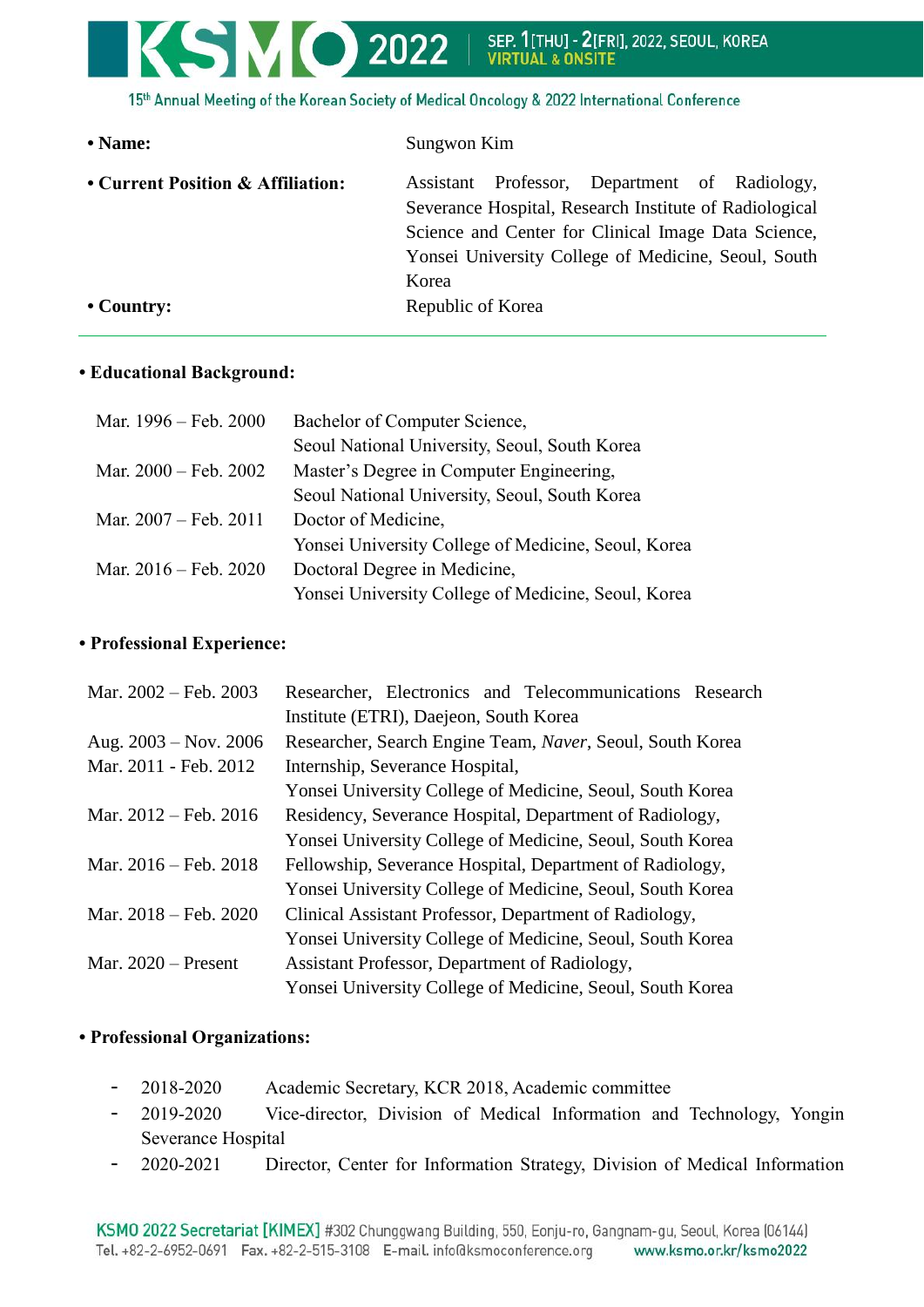

#### 15th Annual Meeting of the Korean Society of Medical Oncology & 2022 International Conference

and Technology, Yonsei University Health System

- 2022-present Director, Center for Digital Health Strategy, Division of Digital Health, Yonsei University Health System
- 2021-present Director, Korean Society of Imaging Informatics in Medicine (KSIIM)

## **• Main Scientific Publications:**

- 1. Shin, J., Seo, N., Baek, S. E., Son, N. H., Lim, J. S., Kim, N. K., ... & Kim, S. MRI radiomics model predicts pathologic complete response of rectal cancer following chemoradiotherapy. Radiology. 2022, 211986 (published online:Feb 8 2022).
- 2. Koh J, Yoon Y, Kim S, Han K, Kim EK. Deep Learning for the Detection of Breast Cancers on Chest Computed Tomography. Clin Breast Cancer. 2022 Jan;22(1):26-31. doi: 10.1016/j.clbc.2021.04.015. Epub 2021 May 5. PMID: 34078566.
- 3. Bae H, Lee H, Kim S, Han K, Rhee H, Kim DK, Kwon H, Hong H, Lim JS. Radiomics analysis of contrast-enhanced CT for classification of hepatic focal lesions in colorectal cancer patients: its limitations compared to radiologists. Eur Radiol. 2021 Nov;31(11):8786-8796. doi: 10.1007/s00330-021-07877-y. Epub 2021 May 10. PMID: 33970307.
- 4. Lee, S., Lim, J., Shin, J., Kim, S., & Hwang, H. (2021). Pathologic Complete Response Prediction after Neoadjuvant Chemoradiation Therapy for Rectal Cancer Using Radiomics and Deep Embedding Network of MRI. *Applied Sciences*, *11*(20), 9494.
- 5. Kim S, Lee CJ, Han K, Lee KH, Lee HJ, Park S. Histogram-derived modified thresholds for coronary artery calcium scoring with lower tube voltage. Sci Rep. 2021 Aug 31;11(1):17450. doi: 10.1038/s41598-021-96695-9. PMID: 34465816; PMCID: PMC8408203.
- 6. Kim JM, Kang JG, Kim S, Cheon JH. Deep-learning system for real-time differentiation between Crohn's disease, intestinal Behçet's disease, and intestinal tuberculosis. J Gastroenterol Hepatol. 2021 Aug;36(8):2141-2148. doi: 10.1111/jgh.15433. Epub 2021 Feb 20. PMID: 33554375.
- 7. Kim K, Kim S, Han K, Bae H, Shin J, Lim JS. Diagnostic Performance of Deep Learning-Based Lesion Detection Algorithm in CT for Detecting Hepatic Metastasis from Colorectal Cancer. Korean J Radiol. 2021 Jun;22(6):912-921. doi: 10.3348/kjr.2020.0447. Epub 2021 Feb 25. PMID: 33686820; PMCID: PMC8154788.
- 8. Lee SE, Sim Y, Kim S, Kim EK. Predictive performance of ultrasonography-based radiomics for axillary lymph node metastasis in the preoperative evaluation of breast cancer. Ultrasonography. 2021 Jan;40(1):93-102. doi: 10.14366/usg.20026. Epub 2020 Apr 1. PMID: 32623841; PMCID: PMC7758097.
- 9. Shin J, Lim JS, Huh YM, Kim JH, Hyung WJ, Chung JJ, Han K, Kim S. A radiomics-based model for predicting prognosis of locally advanced gastric cancer in the preoperative setting. Sci Rep. 2021 Jan 21;11(1):1879. doi: 10.1038/s41598-021-81408-z. PMID: 33479398; PMCID: PMC7820605.
- 10. Son J, Lee SE, Kim EK, Kim S. Prediction of breast cancer molecular subtypes using radiomics signatures of synthetic mammography from digital breast tomosynthesis. Sci Rep. 2020 Dec 9;10(1):21566. doi: 10.1038/s41598-020-78681-9. PMID: 33299040; PMCID: PMC7726048.
- 11. Choi, K., Lim, J. S., & Kim, S. (2020). StatNet: Statistical image restoration for low-dose CT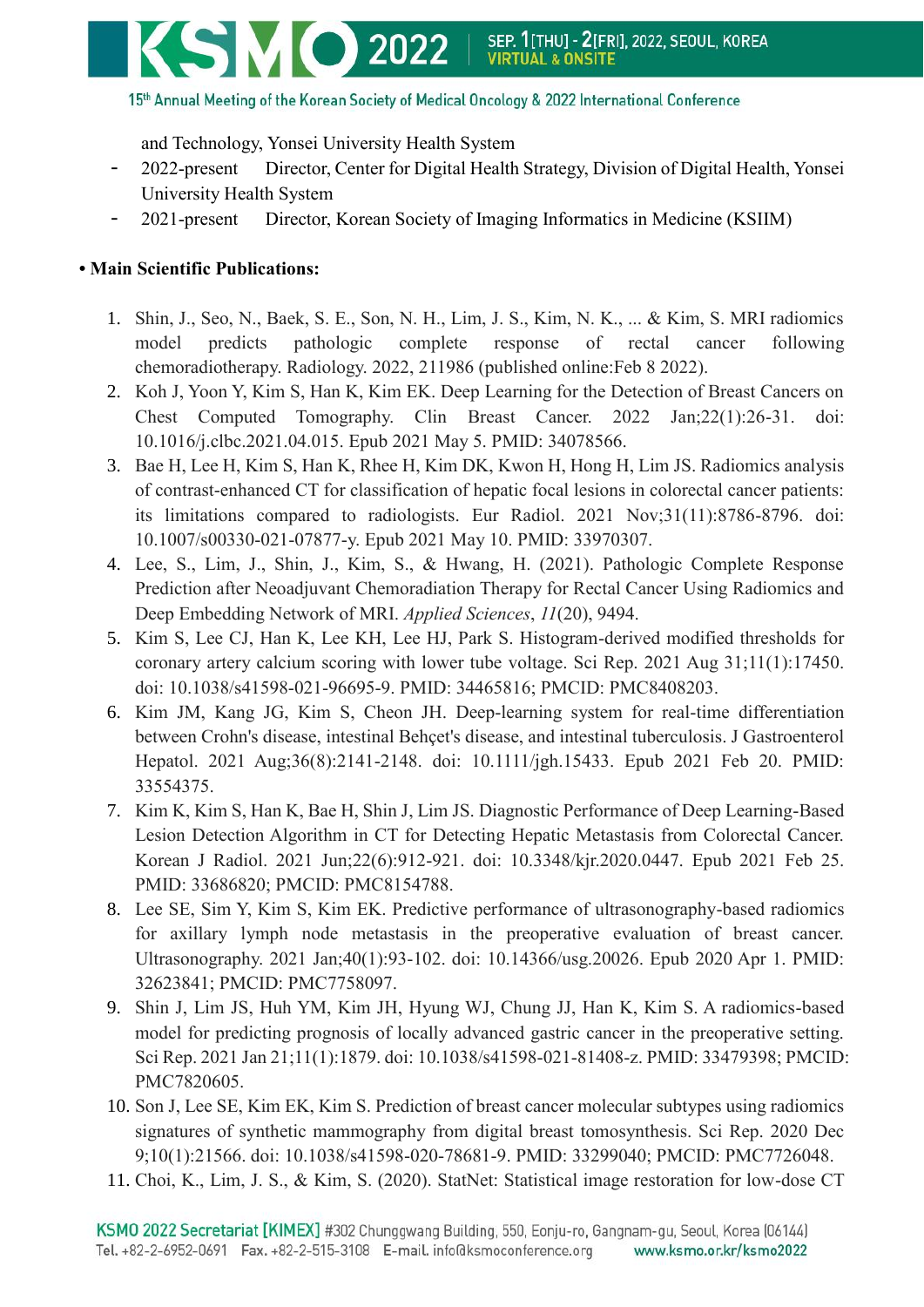

15th Annual Meeting of the Korean Society of Medical Oncology & 2022 International Conference

using deep learning. *IEEE Journal of Selected Topics in Signal Processing*, *14*(6), 1137-1150.

- 12. Koh J, Lee E, Han K, Kim EK, Son EJ, Sohn YM, Seo M, Kwon MR, Yoon JH, Lee JH, Park YM, Kim S, Shin JH, Kwak JY. Diagnosis of thyroid nodules on ultrasonography by a deep convolutional neural network. Sci Rep. 2020 Sep 17;10(1):15245. doi: 10.1038/s41598-020- 72270-6. PMID: 32943696; PMCID: PMC7498581.
- 13. Kim SJ, Roh JW, Kim S, Park JY, Choi D. Current State and Strategy for Establishing a Digitally Innovative Hospital: Memorial Review Article for Opening of Yongin Severance Hospital. Yonsei Med J. 2020 Aug;61(8):647-651. doi: 10.3349/ymj.2020.61.8.647. PMID: 32734727; PMCID: PMC7393291.
- 14. Sim Y, Lee SE, Kim EK, Kim S. A Radiomics Approach for the Classification of Fibroepithelial Lesions on Breast Ultrasonography. Ultrasound Med Biol. 2020 May;46(5):1133-1141. doi: 10.1016/j.ultrasmedbio.2020.01.015. Epub 2020 Feb 24. PMID: 32102739.
- 15. Kim S, Kim MJ, Kim EK, Yoon JH, Park VY. MRI Radiomic Features: Association with Disease-Free Survival in Patients with Triple-Negative Breast Cancer. Sci Rep. 2020 Feb 28;10(1):3750. doi: 10.1038/s41598-020-60822-9. PMID: 32111957; PMCID: PMC7048756.
- 16. Kim S, Shin J, Kim DY, Choi GH, Kim MJ, Choi JY (2019) Postoperative Recurrence of Hepatocellular Carcinoma: The Importance of Distinguishing between Intrahepatic Metastasis and Multicentric Occurrence-Response. Clinical cancer research: an official journal of the American Association for Cancer Research 25(17):5427. doi: 10.1158/1078-0432.CCR-19-1403.
- 17. Kim S, Shin J, Kim DY, Choi GH, Kim MJ, Choi JY (2019) Radiomics on gadoxetic acidenhanced magnetic resonance imaging for prediction of postoperative early and late recurrence of single hepatocellular carcinoma. Clinical cancer research : an official journal of the American Association for Cancer Research. 25(13):3847-3855. doi: 10.1158/1078-0432.CCR-18-2861.
- 18. Kim, S., Yoon, H., Lee, M. J., Kim, M. J., Han, K., Yoon, J. K., ... & Shin, H. J. (2019). performance of deep learning-based algorithm for detection of ileocolic intussusception on abdominal radiographs of young children. Scientific Reports, 9(1), 1-8. doi: 10.1038/s41598- 019-55536-6.
- 19. Kim S, Han K, Seo N, Kim HJ, Kim MJ, Koom WS, Ahn JB, Lim JS (2018) T2-weighted signal intensity-selected volumetry for prediction of pathological complete response after preoperative chemoradiotherapy in locally advanced rectal cancer. Eur Radiol 28 (12):5231-5240. doi:10.1007/s00330-018-5520-1
- 20. Kim K, Kim S, Lee YH, Lee SH, Lee HS, Kim S (2018) Performance of the deep convolutional neural network based magnetic resonance image scoring algorithm for differentiating between tuberculous and pyogenic spondylitis. Scientific reports 8 (1):13124. doi:10.1038/s41598-018- 31486-3
- 21. Kim S, Kim DY, An C, Han K, Won JY, Kim GM, Kim MJ, Choi JY (2019) Evaluation of Early Response to Treatment of Hepatocellular Carcinoma with Yttrium-90 Radioembolization Using Quantitative Computed Tomography Analysis. Korean journal of radiology 20 (3):449-458. doi:10.3348/kjr.2018.0469
- 22. Kim S, An C, Han K, Kim MJ (2019) Gadoxetic acid enhanced magnetic resonance imaging for prediction of the postoperative prognosis of intrahepatic mass-forming cholangiocarcinoma. Abdominal radiology (New York) 44 (1):110-121. doi:10.1007/s00261-018-1727-5
- 23. Kim YY, An C, Kim S, Kim MJ (2018) Diagnostic accuracy of prospective application of the